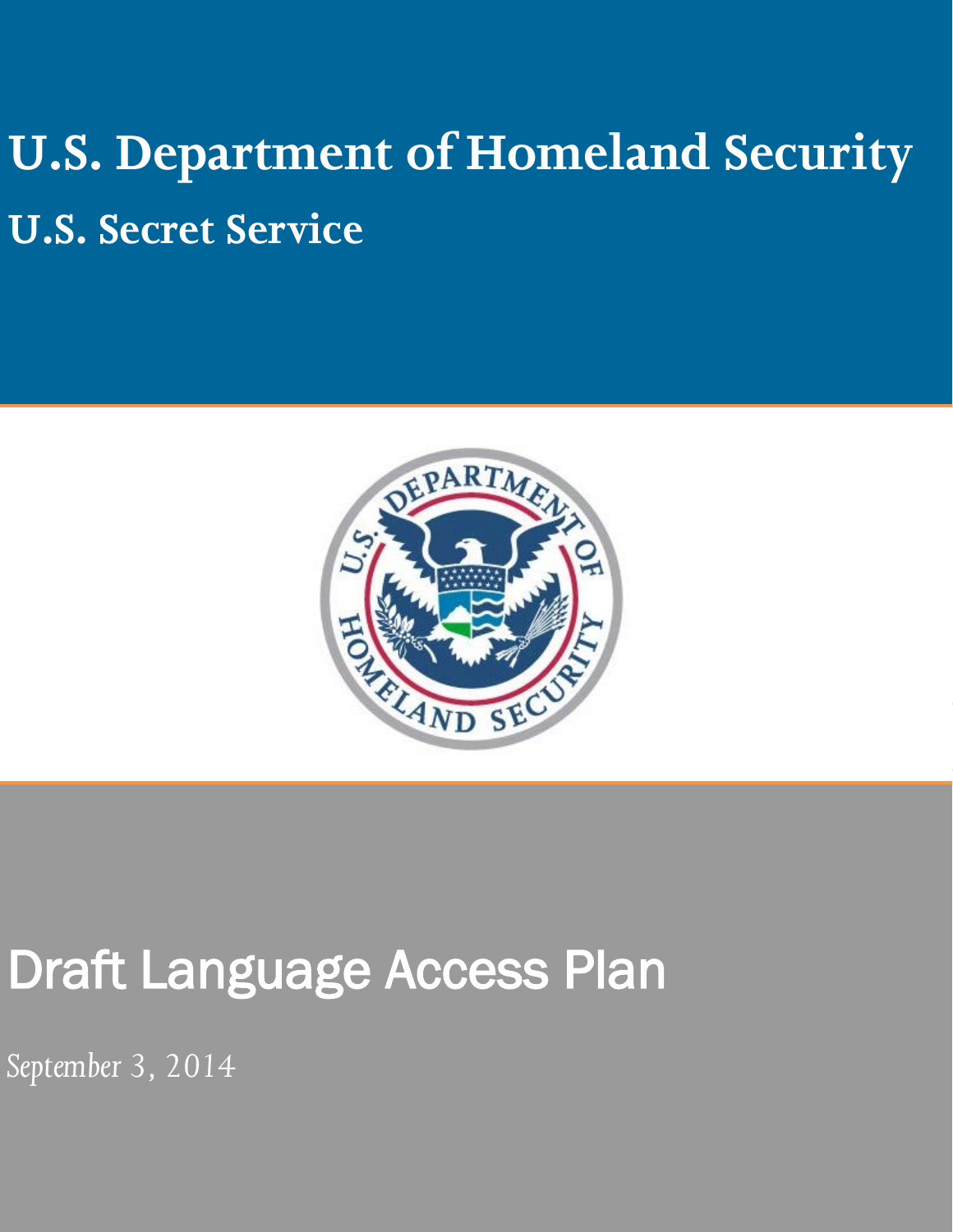# **Table of Contents**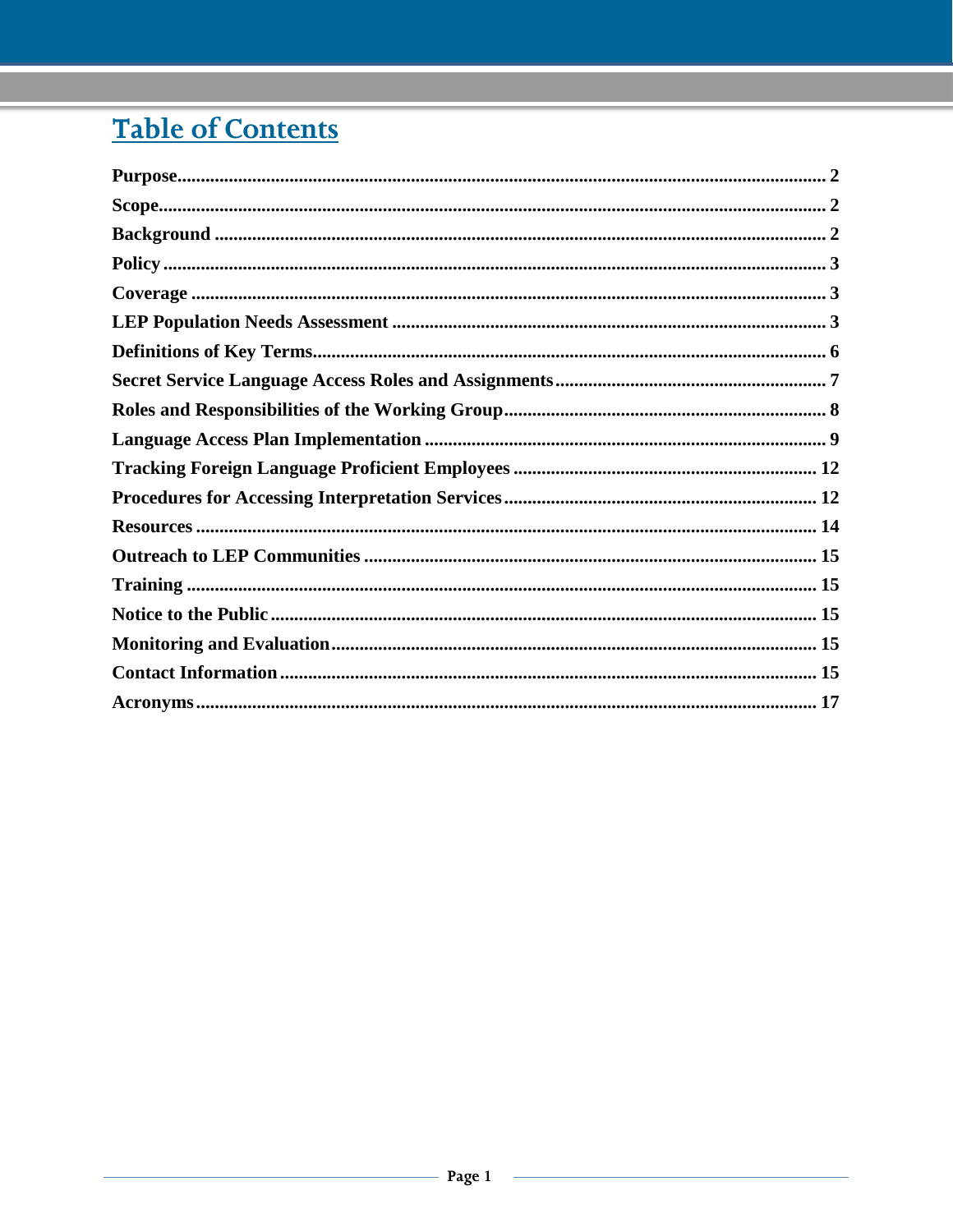## <span id="page-2-0"></span>**Purpose**

The purpose of the United States Secret Service (Secret Service) Language Access Plan is to implement Executive Order 13166, "*Improving Access to Services for Persons with Limited English Proficiency"* (LEP) (August 11, 2000), which requires, among other things, that each Federal department and agency "examine the services it provides to LEP persons and develop and implement a system by which LEP persons have 'meaningful access to those services without unduly burdening the fundamental mission of the agency."

This directive explains the implementation plan for federally conducted programs and activities. It provides guidance on how the agency can assess the need for LEP services. It outlines efforts already underway throughout the Secret Service to provide service to LEP individuals. In addition to describing the Secret Service's current language access activities, the plan includes steps to improve and increase language services for LEP individuals in operations, services, activities, and programs across the Secret Service.

## <span id="page-2-1"></span>**Scope**

This Secret Service Language Access Plan establishes language access policy to set standards, operating principles, and guidelines to govern the delivery of language services to ensure meaningful access to programs, services and activities by LEP individuals.

It also provides for the development of the Secret Service Language Access Plan document to serve as management tool to outline and define specific organizational tasks, priorities, assign responsibilities, allocate resources necessary for implementation and compliance with language access requirements, and explain to Secret Service employees how to access and deliver language services to LEP persons encountered.

# <span id="page-2-2"></span>**Background**

On August 11, 2000, the President signed Executive Order 13166, "Improving Access to Services for Persons with Limited English Proficiency emphasizing the importance that people who are LEP should have meaningful access to federally conducted and federally funded programs and activities. The Executive Order requires Federal agencies to examine the services they provide, identify any need for services to those with Limited English Proficiency, and develop and implement a system to provide those services so LEP persons can have meaningful access to them. It is expected that agency plans will provide for such meaningful access consistent with, and without unduly burdening, the fundamental mission of the agency. The Executive Order also requires that Federal agencies work to ensure that recipients of Federal financial assistance provide meaningful access to their LEP applicants and beneficiaries.

To assist Federal agencies in carrying out these responsibilities, the U.S. Department of Justice has issued a Policy Guidance Document, *"Enforcement of Title VI of the Civil Rights Act of 1964 - National Origin Discrimination Against Persons With Limited English Proficiency"* (LEP Guidance). This LEP Guidance sets forth the compliance standards that recipients of Federal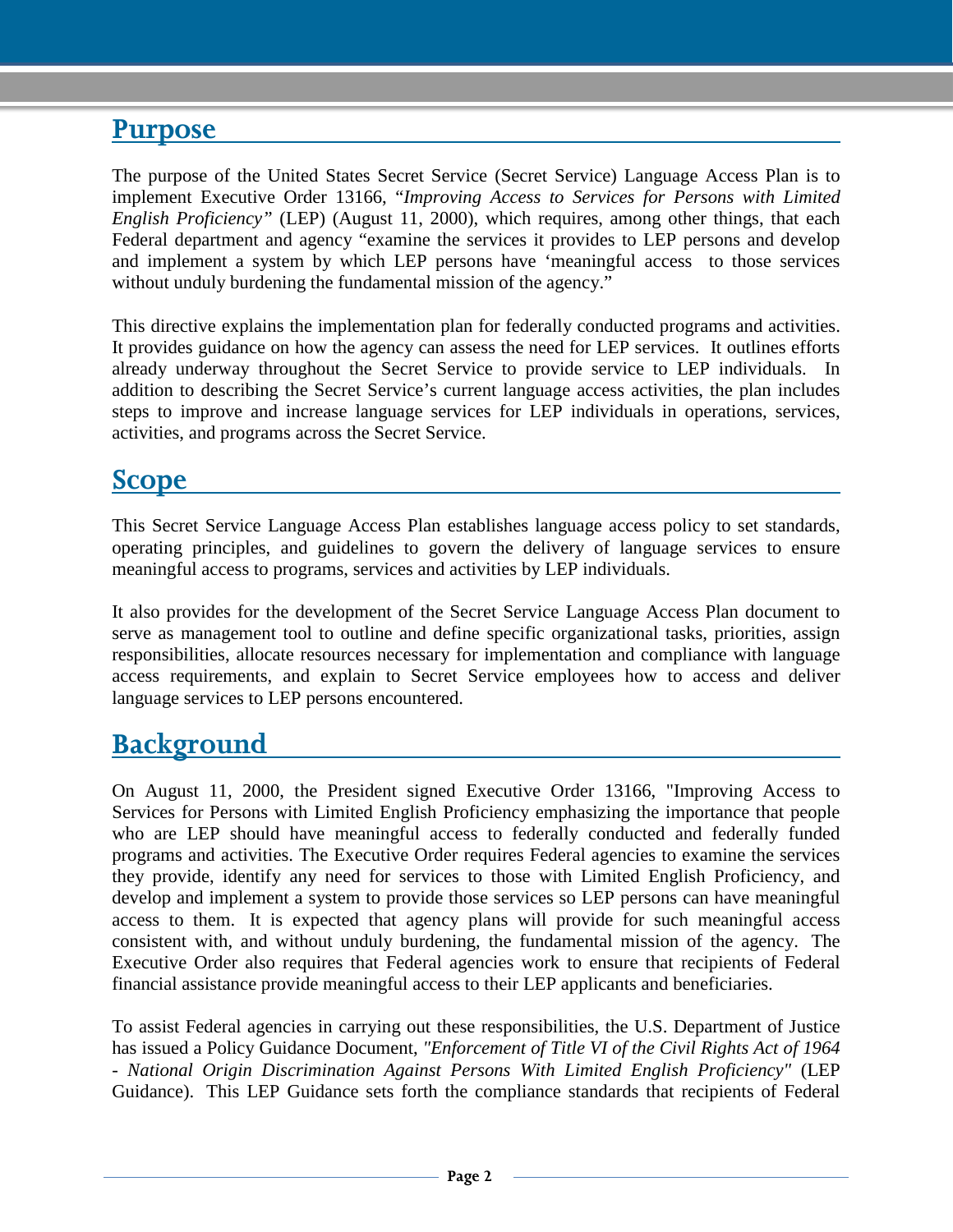financial assistance must follow to ensure that their programs and activities, normally provided in English, are accessible to LEP persons and thus, do not discriminate on the basis of national origin in violation of Title VI's prohibition against national origin discrimination.

To assure compliance with Executive Order 13166, the Department of Homeland Security (DHS) issued its Language Access Plan February, 2012. The purpose of this plan is to implement Executive Order 13166 to improve access to federally conducted programs and activities by persons who, because of their national origin, are limited in their English proficiency.

# <span id="page-3-0"></span>**Policy**

Consistent with the DHS policy on language  $access<sup>1</sup>$  $access<sup>1</sup>$  $access<sup>1</sup>$ , it is the policy of the Secret Service to take reasonable steps to provide timely, meaningful access for individuals with LEP to participate in or benefit from operations, services, activities, and programs that support each Secret Service mission areas and provide quality language assistance services. Therefore, the Secret Service will, when appropriate, incorporate language access considerations into routine strategic and business planning, identify and translate crucial documents into the most frequently encountered languages, provide interpretive services, and educate personnel about language access responsibilities and demonstrate how to utilize available language access resources. The Secret Service will periodically monitor implementation of the plan to ensure that the rights of LEP individuals are protected.

# <span id="page-3-1"></span>**Coverage**

.

 $\overline{a}$ 

The Secret Service Language Access Plan applies to all Secret Service offices and divisions that interact with members of the public via any medium, including, but not limited to, websites, email, phone and in-person contact.

# <span id="page-3-2"></span>**LEP Population Needs Assessment**

The Secret Service utilized the DHS Recipient Guidance and the U.S. Department of Justice's "Four Factor Analysis" to determine the extent to which to provide language service. The factors include the:

- 1. Number or proportion of LEP individuals encountered or likely to be encountered;
- 2. Frequency of contact with LEP individuals;

<span id="page-3-3"></span><sup>1</sup> It is the policy of DHS to provide meaningful access for individuals with limited English proficiency to operations, services, activities, and programs that support each Homeland Security mission area by providing quality language assistance services in a timely manner. DHS Components, therefore, should incorporate language access considerations into their routine strategic and business planning, identify and translate crucial documents into the most frequently encountered languages, provide interpretive services where appropriate, and educate personnel about language access responsibilities and how to utilize available language access resources. (DHS Language Access Plan found a[t www.dhs.gov/crcl-lep.](http://www.dhs.gov/crcl-lep)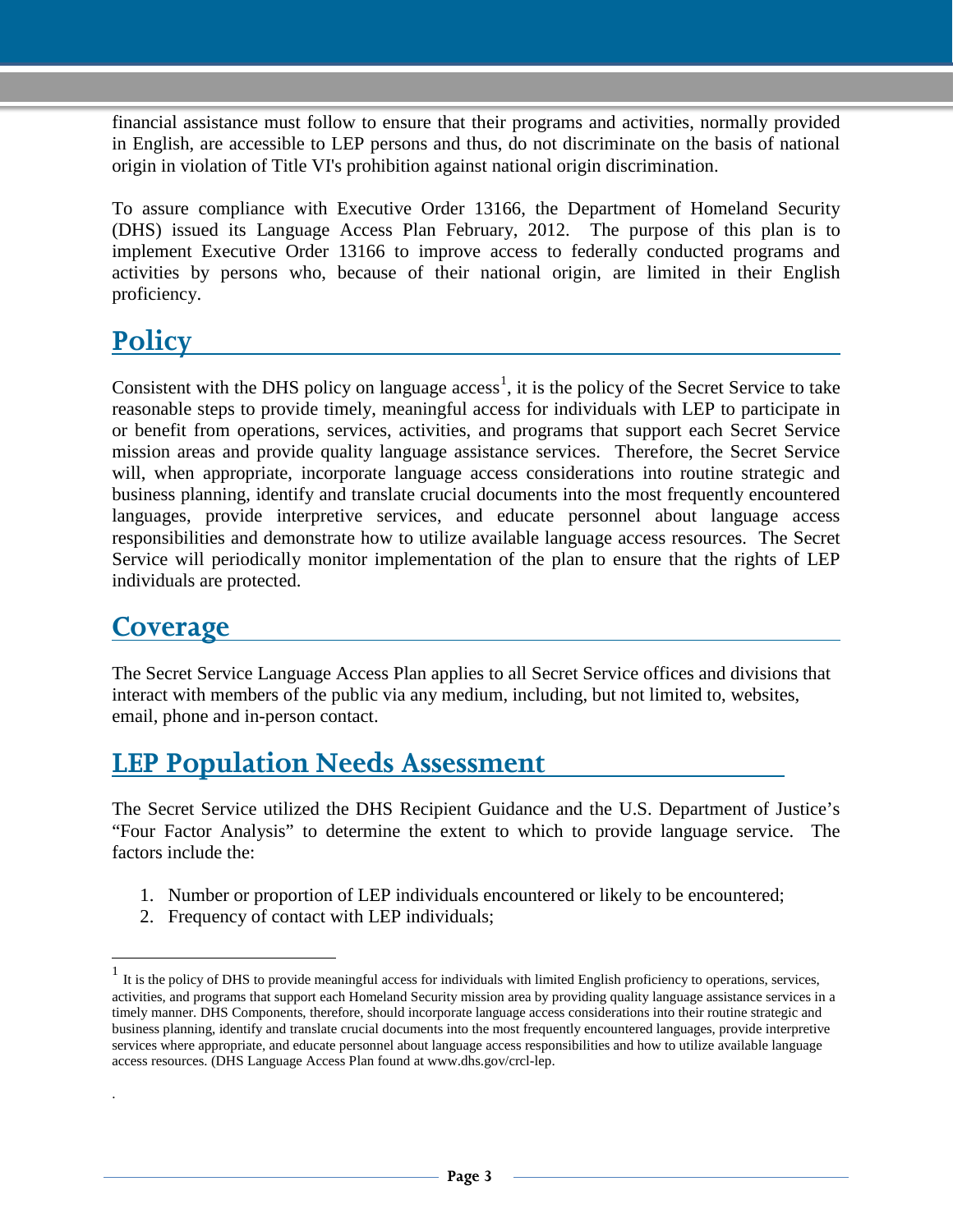- 3. Nature and importance of the program, activity or service provided; and
- 4. Resources available and costs to provide meaningful access.

Each factor is discussed below.

#### **1. Ways in which the component program or office interacts with the public:**

The Secret Service, as mandated by statute and executive order, carries out a significant two faceted mission: protection and criminal investigations. The Secret Service protects the President, Vice President, and their families; former presidents and their spouses; visiting foreign heads of state/heads of government; major candidates for the office of President and Vice President, and their spouses within 120 days of the general election; other designated individuals; investigates threats against protectees; protects the White House Complex, Vice President's Residence, foreign missions, and other buildings within Washington, D.C.; and plans and implements security designs for designated National Special Security Events. The Secret Service also investigates violations of laws relating to counterfeiting of obligations and securities of the United States; financial crimes that include, but are not limited to, access device fraud, financial institution fraud; identity theft; computer fraud; and computer-based attacks on our nation's financial, banking, and telecommunications infrastructure. The Secret Service mission, as identified above, creates unique situations for members of the Secret Service to interact with the public. Some situations where the Secret Service interacts with the public are:

- a) Providing security for the White House complex, Vice President's Residence, foreign missions, and other buildings within Washington, D.C.; securing protective sites being visited by Secret Service protectees; and in the performance of providing security for designated National Special Security Events.
- b) Performing and investigating violations of laws relating to financial crimes.

#### **Four Major Language Groups:**

**Spanish** includes those who speak Ladino.

**Other Indo-European languages** include most languages of Europe and the Indic languages of India. These include the Germanic languages, such as German, Yiddish, and Dutch; the Scandinavian languages, such as Swedish and Norwegian; the Romance languages, such as French, Italian, and Portuguese; the Slavic languages, such as Russian, Polish, and Serbo-Croatian; the Indic languages, such as Hindi, Gujarathi, Punjabi, and Urdu; Celtic languages; Greek; Baltic languages; and Iranian languages.

**Asian and Pacific Island languages** include Chinese; Korean; Japanese; Vietnamese; Hmong; Khmer; Lao; Thai; Tagalog or Pilipino; the Dravidian languages of India, such as Telegu, Tamil, and Malayalam; and other languages of Asia and the Pacific, including the Philippine, Polynesian, and Micronesian languages.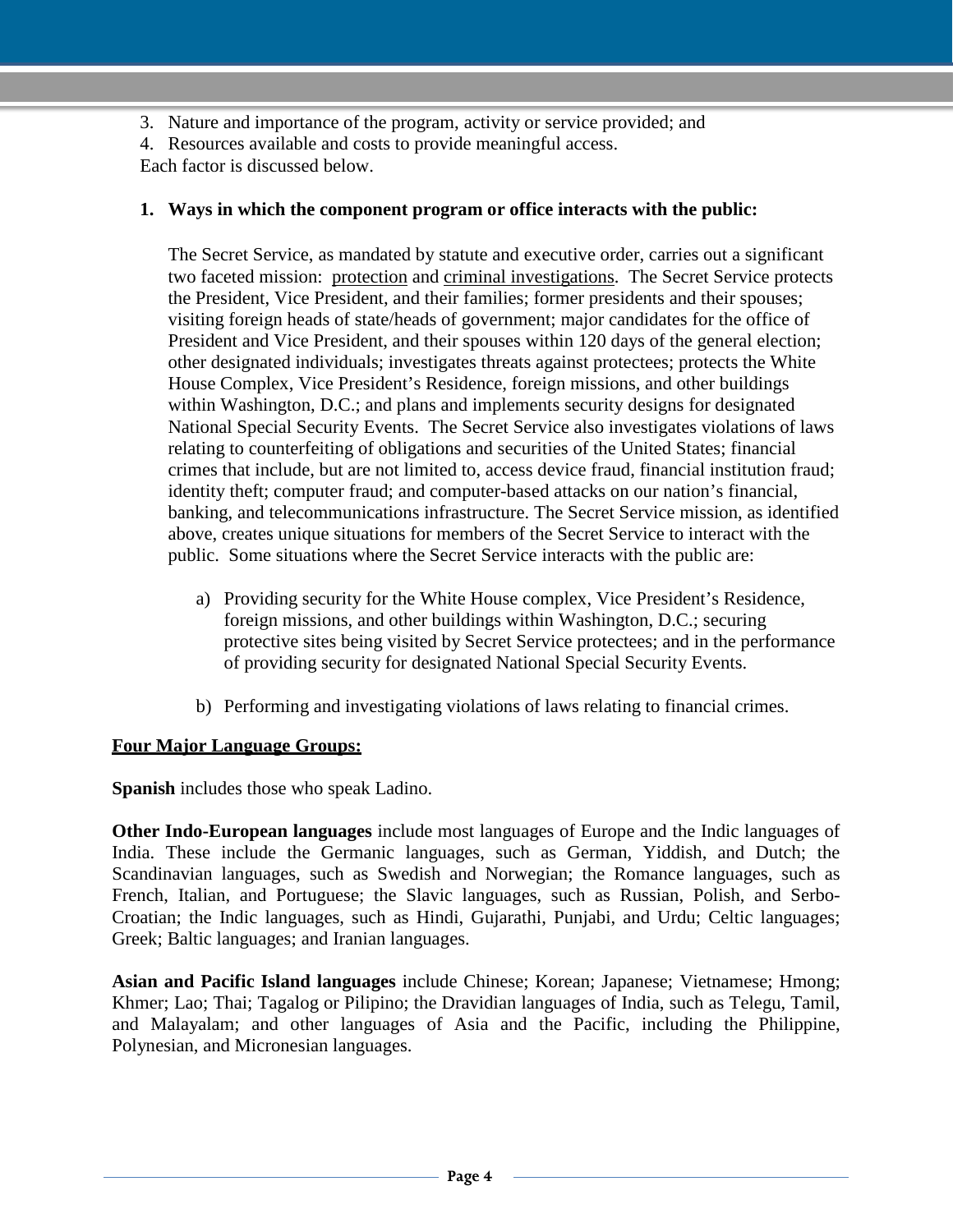**All other languages** include Uralic languages, such as Hungarian; the Semitic languages, such as Arabic and Hebrew; languages of Africa; native North American languages, including the American Indian and Alaska native languages; and some indigenous languages of Central and South America.

#### **2. Languages frequently encountered:**

Because of the nature of the Secret Service's mission, the agency encounters hundreds of different languages. Therefore, the Secret Service utilized the U.S. Census Bureau through its American Community Survey report released in April 2010, to identify the most frequent languages likely encountered by the Secret Service workforce.

The top five foreign languages encountered by Secret Service personnel in the field and at headquarters are:

- 1. Spanish
- 2. Chinese
- 3. French
- 4. German
- 5. Tagalog (major language spoken in the Philippines)

#### **Percentage of LEP individuals encountered in overall populations served:**

The estimated percent of languages spoken by LEP individuals encountered by Secret Service employees are:

- 1. Spanish 72.19%
- 2. Indo-Europe 8.35%
- 3. Asian/Pacific Islanders 13.28%
- 4. All Other 6.18%

#### **3. Nature of the activity or benefit provided:**

In the performance of law enforcement duties related to the protective and investigative missions of the agency, communications with LEP persons can involve the exchange of vital information (i.e., Miranda Rights). It is virtually impossible to compose a list of all situations law enforcement officials encounter. However, many serious situations that law enforcement officials must handle involve crime. There are many exigent circumstances, including determining if a crime has occurred, rendering/obtaining medical treatment, and apprehending perpetrators of crimes, when the agency may need to utilize bilingual community or local members to assist in providing immediate services to LEP individuals. Once the situation is stabilized, or if the absence of language services is determined to create a burden on LEP persons, the agency can ensure program delivery communications through its internal multilingual workforce or via an existing language interpretation contract.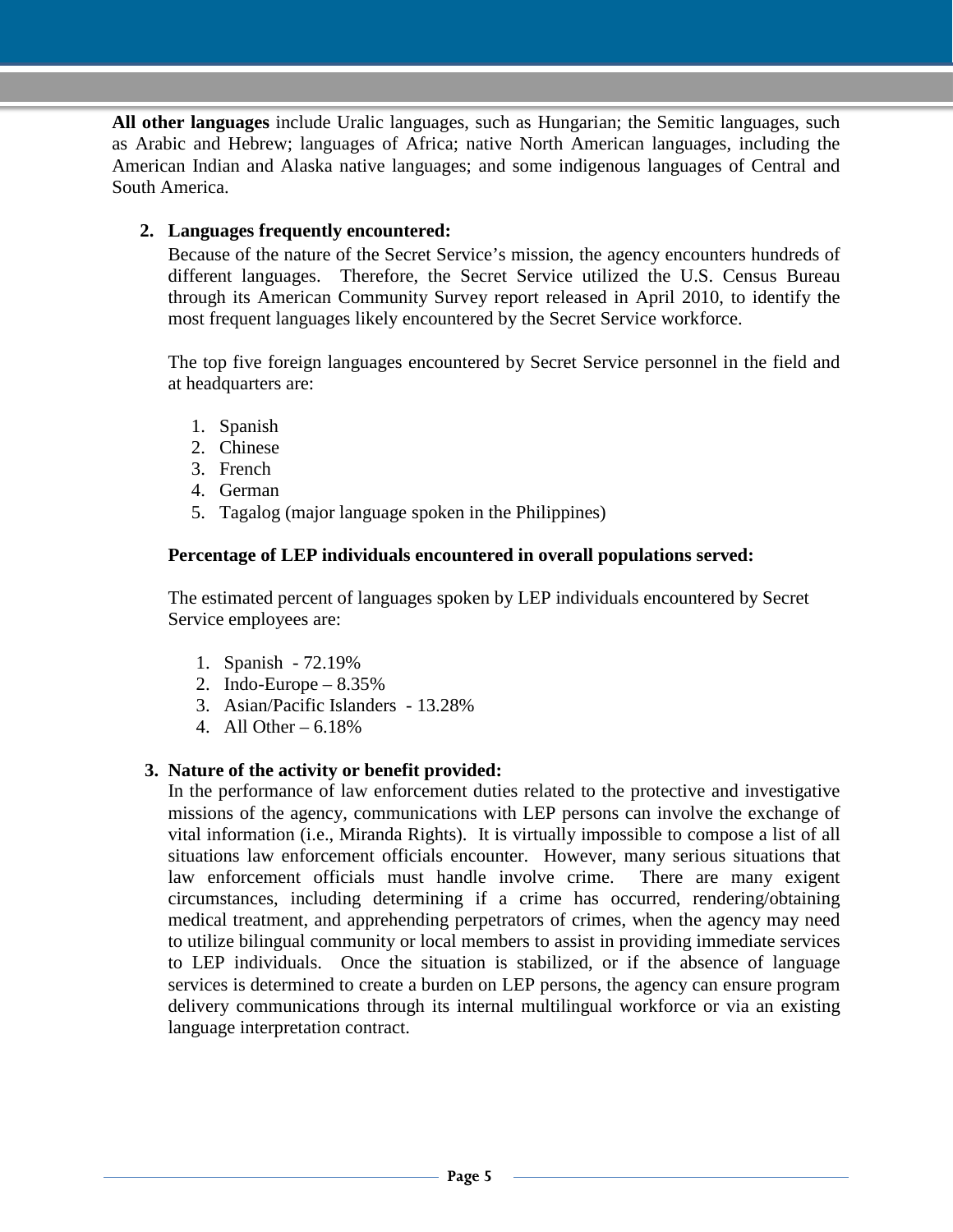#### **4. External stakeholders:**

Due to the nature of the Secret Service's mission, personnel interact with other local, State, and Federal law enforcement agencies on a recurring basis. In addition, the Secret Service has partnerships with external stakeholders. Examples include:

- U.S. Secret Service Partnerships
	- As part of the 1994 Crime Bill, Congress mandated the U.S. Secret Service to provide forensic/technical assistance in matters involving missing and exploited children. The Secret Service offers this assistance to Federal, state, and local law enforcement agencies and the National Center for Missing and Exploited Children. On April 30, 2003, President George W. Bush signed the PROTECT Act of 2003, known as the "Amber Alert Bill", which gave full authorization to the Secret Service in this area.

The Secret Service has supported the National Center for Missing and Exploited Children and local law enforcement agencies with its expertise in forensic photography, graphic arts, video production, audio/image enhancement, voice identification, computerized 3D models, and video and audio tape duplication services.

 Since September 2000, the Secret Service has worked in partnership with the Boys and Girls Clubs of America. The Boys and Girls Clubs of America is a non-profit youth organization with almost 3,900 clubs that have helped 4.6 million young people in our country. Service populations include participants from LEP communities.

# <span id="page-6-0"></span>**Definitions of Key Terms**

- a) **Limited English Proficient (LEP) Persons**: Persons who do not speak English as their primary language and who have a limited ability to read, speak, write, or understand English.
- b) **Bilingual Persons**: Persons who are bilingual are fluent in two languages and are able to conduct the business of the workplace in either of those languages. This is to be distinguished from proficiency in more than one language. An individual who is proficient in a language may, for example, be able to greet an LEP individual in his or her language, but not conduct agency business in that language. Interpretation and translation require the interpreter to be fluently bilingual, and also require additional specific skills as described below in (c).
- c) **Interpretation and translation**: Interpretation involves *oral* communication. Translation involves *written* communication. Interpretation involves the immediate communication of meaning from one language into another. An interpreter conveys meaning orally; as a result, interpretation requires skills different from those needed for translation. Interpreting is a complex task that combines several abilities beyond language competence in order to enable delivery of an effective professional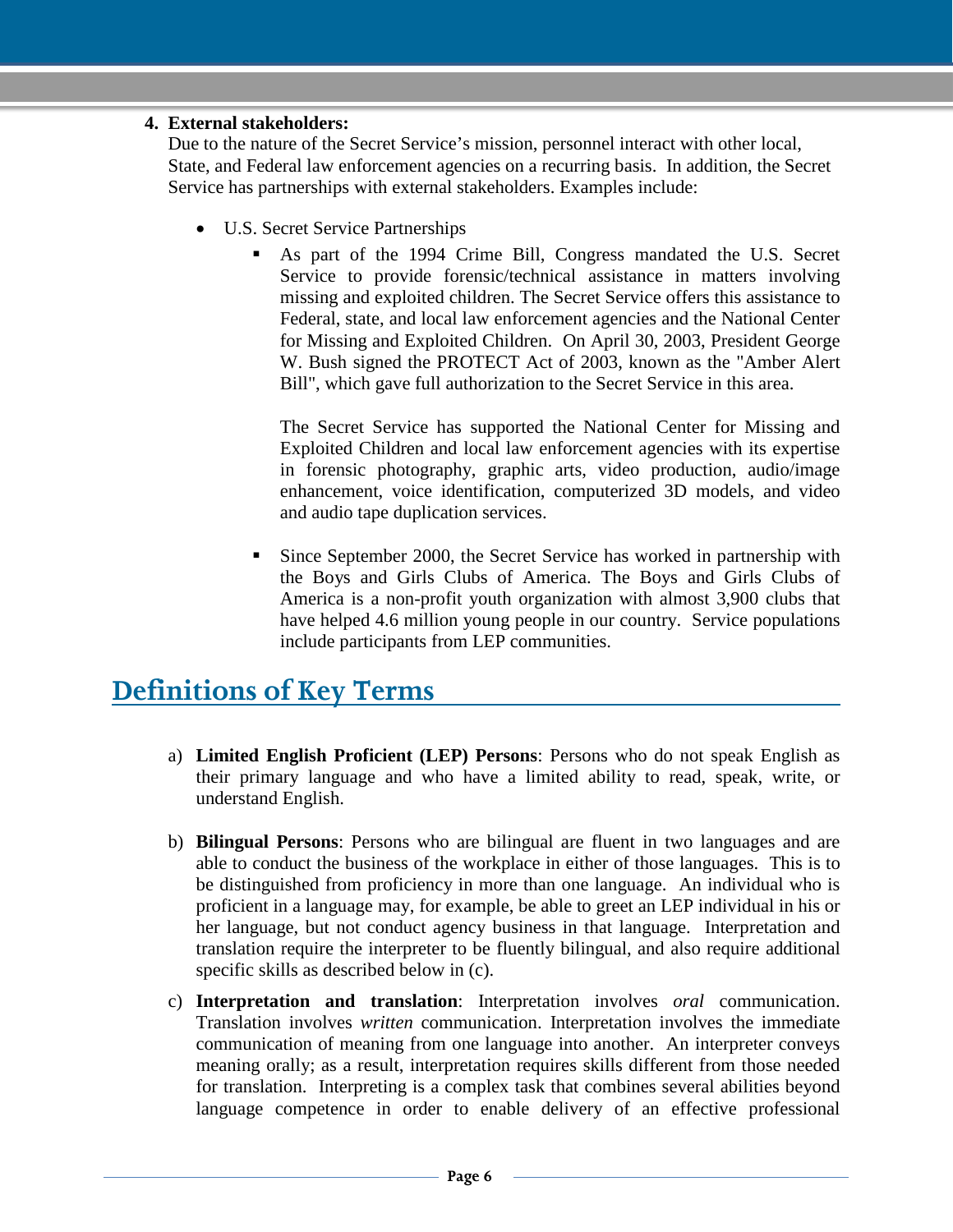interpretation in a given setting. From the standpoint of the user, a successful interpretation is one that faithfully and accurately conveys the meaning of the source language orally, reflecting the style, register, and cultural context of the source message, without omissions, additions, or embellishments on the part of the interpreter.

Professional interpreters are subject to specific codes of conduct and should be trained in interpretive skills, ethics, and subject-matter language. DHS Components utilizing the services of interpreters should request information about certification, assessments taken, qualifications, experience, and training.

Interpreters may be physically present, or, in appropriate circumstances, may appear via videoconferencing or telephonically. When videoconferencing or telephonic interpretation are used, options include connecting directly to a specific professional interpreter with known qualifications, or using a company that provides telephonic interpretation services and has in place quality control and privacy safeguards.

If bilingual staff is asked to interpret or translate, staff should be qualified to do so. Assessment of ability, training on interpreter ethics and standards, and clear policies that delineate appropriate use of bilingual staff, or contract interpreters and translators, will help ensure quality and effective use of resources.

# <span id="page-7-0"></span>**Secret Service Language Access Roles and Assignments**

The Equal Employment Opportunity Program (EEO) is responsible for providing guidance and oversight for implementing the provisions of Executive Order 13166 and this Language Access Plan. To ensure consistency and accountability across the agency, the EEO office will:

- 1. Chair the Secret Service Language Access Working Group to coordinate efforts to implement the provisions of this Secret Service Language Access Plan.
- 2. Serve as the Secret Service Official Representative and work with respective component leadership or their designated representative(s) to assess the extent to which existing foreign language programs and activities within the Secret Service address foreign language shortfalls and make recommendations for corrections.
- 3. Monitor and coordinate Secret Service office language access activities.
- 4. Provide ongoing technical assistance in the development of the Language Access Plans.
- 5. Tracking and developing annual statistical reports of claims under this policy.
- 6. Support efforts to train managerial and front-line employees on language access responsibilities and protocols.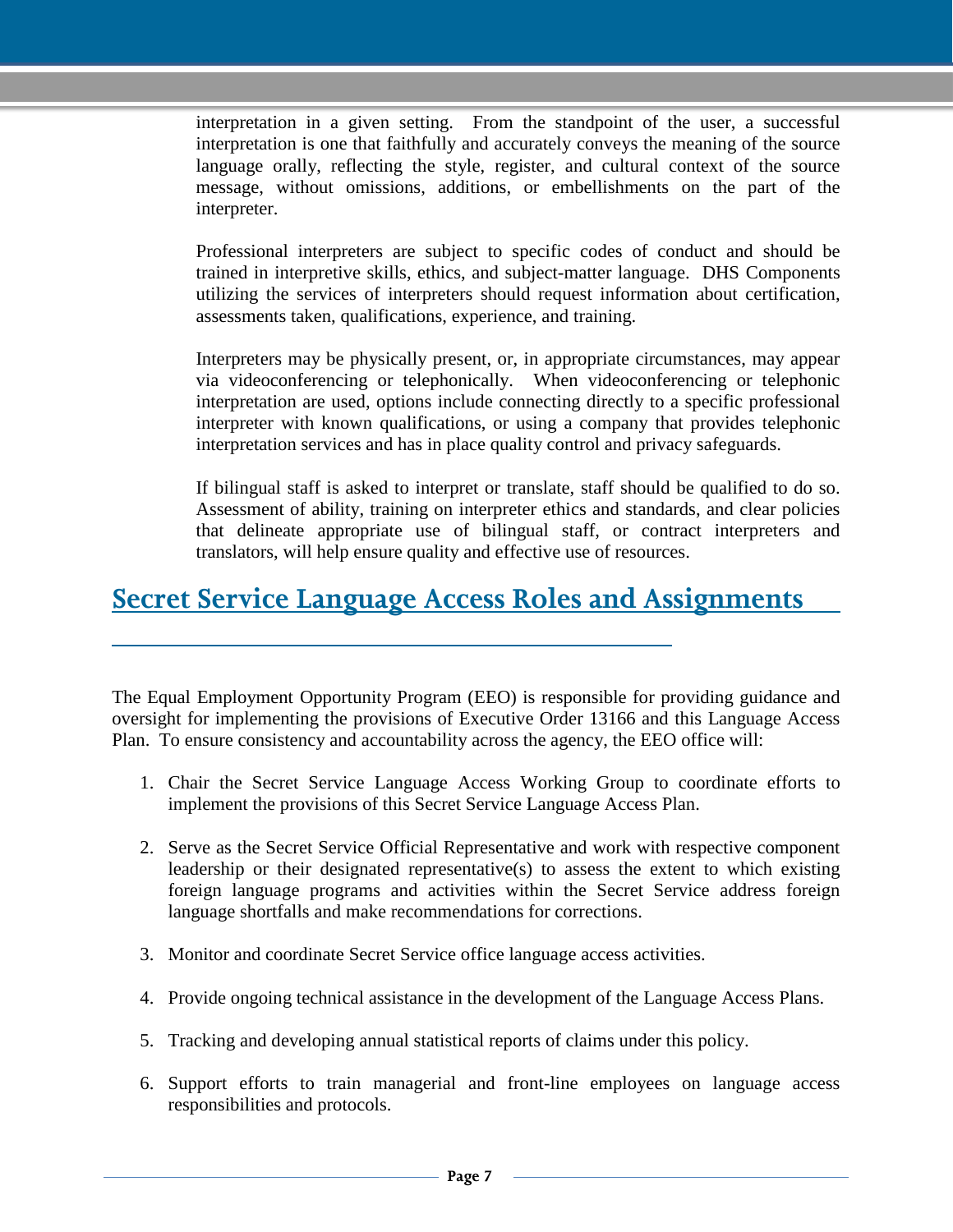Secret Service Language Access Working Group: Will provide continuous assessment of foreign language requirements, capabilities, and accessibilities across the agency, and make recommendations on the management of foreign language services. Among other things, the Working Group will develop proposed agency-wide standards for ensuring quality assurance of language services, serve as a clearinghouse of best practices and opportunities for leveraging resources across Secret Service, and research and disseminate information on existing language technologies and the appropriate use of these technologies.

Members will be comprised of a representative from the following Offices: Equal Employment Opportunity Program; Office of Protective Operations (OPO); Office of Investigations (INV); Office of Human Resources & Training (HRT); Office of Government and Public Affairs (GPA); Office of the Chief Counsel (LEG), and the Uniformed Division (UND).

# <span id="page-8-0"></span>**Roles and Responsibilities of the Working Group**

The Secret Service Working Group is responsible for providing guidance on developing policy and providing oversight to the delivery of language services program by:

- Providing a forum for communication and coordination of language services programs
- Making policy recommendations; and
- Coordinate the development of measurements related to the delivery of language services

The Secret Service Language Access Working Group will meet on an as needed basis to address current or developing issues related to execution of the language service programs.

*Office of Human Resources and Training (HRT):* Supports the Language Access Plan by integrating the necessary data collection efforts into its biannual foreign language needs assessment, and performing other related human resources duties associated with implementation of the plan (e.g., professional pay issues for interpretation services). HRT will maintain an electronic database of all employees' Federal Interagency Language Roundtable (FILR) proficiency tests. HRT will maintain a roster of employees who are proficient in a language. This roster will be distributed semi-annually both electronically and hard copy and be provided to INV, UND, EEO and OPO.

*Office of Professional Responsibility - Inspection Division*: Investigates complaints concerning denial of meaningful access to Secret Service programs, activities, or services due to limited English proficiency. They will conduct fair and impartial investigation into allegations of denial of access to Secret Service programs. In addition, Inspection Division will provide a report of the nature of allegations of denial of meaningful access filed by limited English proficiency individuals to the EEO Director. All complaints regarding the provisions of meaningful access in DHS conducted programs and activities will also be sent to CRCL for review and assessment.

*Investigative Support Division (ISD):* Coordinates the foreign language assistance program. ISD and INV determine the continued need for foreign language services based on the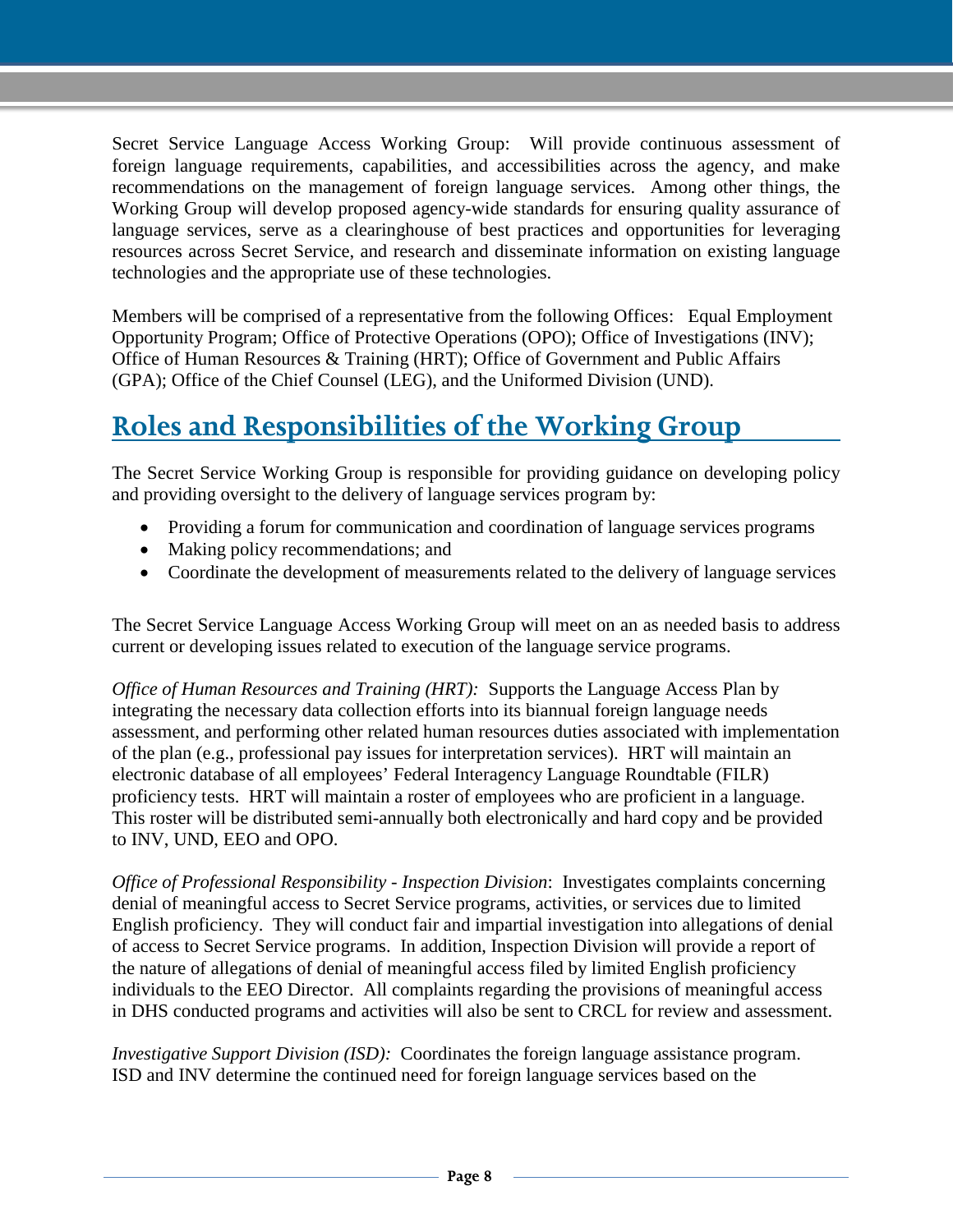effectiveness of this program and the frequency of its use. ISD and INV monitor all foreign language service requests.

*Uniformed Division (UND):* Responsible for coordinating and implementing all aspects of the Secret Service Language Access plan for all UND officers and personnel that provide services to LEP individuals.

# <span id="page-9-0"></span>**Language Access Plan Implementation**

#### **CURRENT LANGUAGE ACCESS ACTIVITIES**

The Secret Service has significant and meaningful mechanisms in place to provide to the LEP population. The following are examples of ongoing activities within USSS to provide meaningful access for LEP persons.

#### **Foreign Language Proficiency**

The Secret Service has the following agency-wide foreign language initiatives:

- Foreign language training in 31 different languages is made available to employees with the approval of their immediate supervisor. This training is delivered through the availability of user licenses for the commercial-off-the-shelf Rosetta Stone language training program which is available on-line 24 hours per day, 7 days a week.
- Foreign language cash awards are paid to law enforcement employees who possess and make substantial use of foreign language in the performance of their official duties. These payments are authorized by Title 5 USC Section 4523.
- Recognition awards are paid to non-law enforcement employees who possess and make substantial use of foreign language in the performance of their official duties.
- Foreign language recruitment bonuses are paid to newly hired special agents who speak a foreign language at the general professional proficiency level as defined by the Defense Language Institute.

#### **Rosetta Stone**

The James J. Rowley Training Center (RTC) offers foreign language training through the Rosetta Stone (versions 2&3) program. Rosetta Stone offers 31 different languages and is available online 24 hour/7 days a week. Advanced speech recognition technology is also available on all version 3 language programs which gives learners feedback on pronunciation and enables them to speak proficiently. (Version 2 languages of Rosetta Stone do not offer this feature.) Rosetta Stone is available to all Secret Service employees. However, priority will be given to those offices with a requisite need, (i.e., foreign offices and offices with a large foreign language speaking population.)

Those wishing to register for Rosetta Stone language training must be granted prior approval through their immediate supervisor. The requesting office's Training Coordinator will then send an e-mail to the designated email address in order to register. The e-mail should include the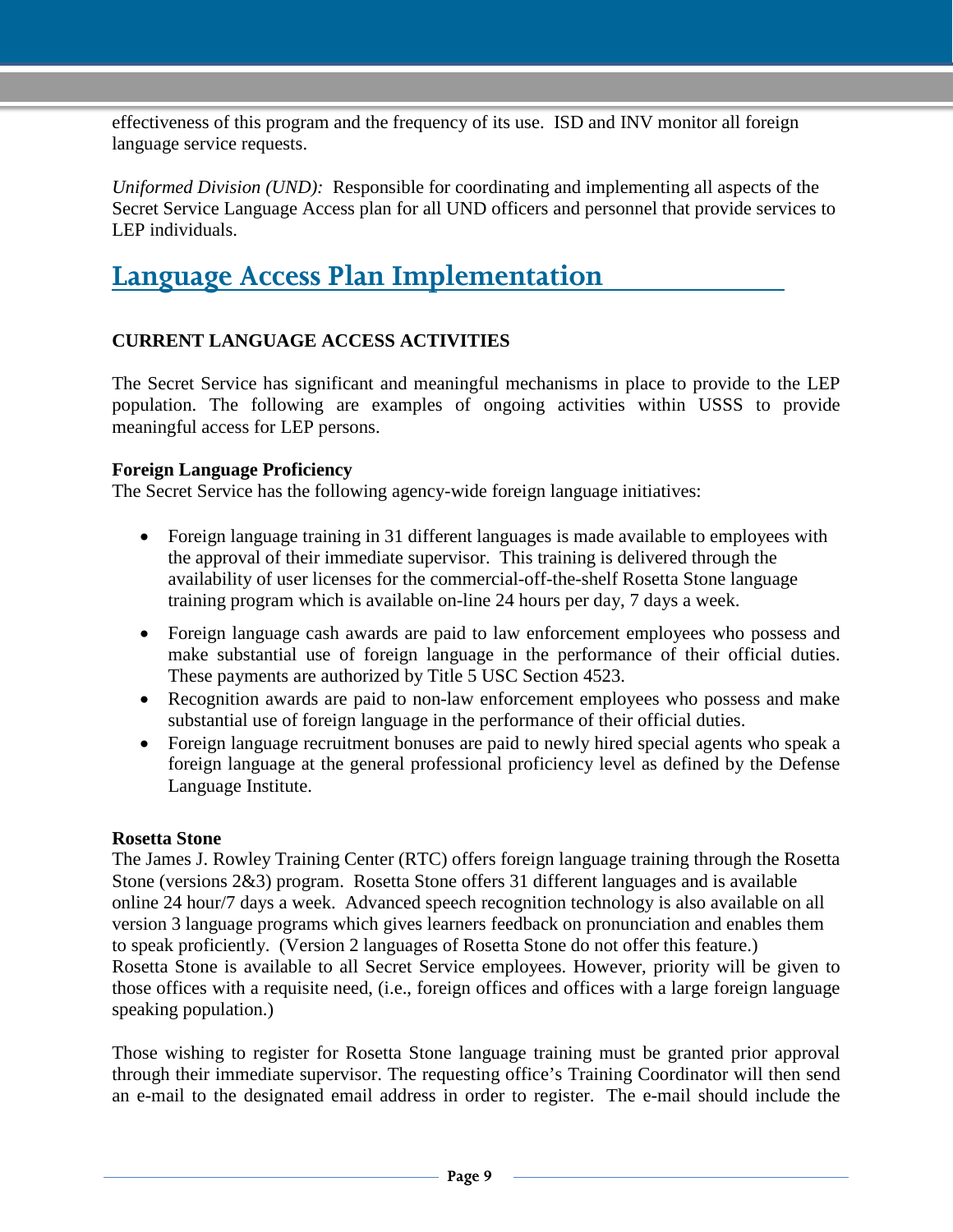employee's full name, title or position, assigned office or division, and the approving official name and title.

Once registration is completed, the learner will receive access information via e-mail.

#### **Foreign Language Recruitment Bonus**

A one-time recruitment bonus (25 percent of basic annual pay) will be paid to newly hired special agents who are identified as having a foreign language skill and can test at the S-3 level. The foreign language proficiency tests ratings are based on the FILR level description system.

The S3 level requires that the applicant be able to speak the language with sufficient structural accuracy and vocabulary to participate effectively in most formal and informal conversations on practical, social, and professional topics.

The recruitment bonus must be approved prior to the applicant's first day of employment and will be paid as a lump sum, upon successful completion of all required training and graduation from the U.S. Secret Service training program. The actual payment will depend on the availability of funds.

#### **Recruits:**

- The RTC, Employee Development section (EDS) receives a request from a field office via e-mail to the designated email address to test a recruit on a foreign language. The field office must provide the recruit's full name, Social Security number, language, test location (field office), telephone number, and requested date and time of testing.
- EDS contacts the Defense language Institute (DLI), and confirms the date and time of the test with the recruit. EDS will also notify the field office of the testing date and time.
- Following the test, a written score is sent to EDS. EDS reports the score to the Human Capitol Division's (HCD), Employee Relations Branch (ERB) and the field office.
- HCD/ERB maintains the list of names and scores, and if the recruit scores meet the requirement, the recruit will receive a onetime recruitment bonus upon successful completion of all required training and graduation from the RTC.

#### **Foreign Language Cash Award Program**

The Secret Service also has a Foreign Language Cash Award Program. This program pays a cash award of up to five percent of basic pay to any individual who possesses and makes substantial use of one or more foreign languages in the performance of official duties. Expected proficiency in a foreign language is defined by achieving a specified level of proficiency using proficiency tests based on the FILR level description system. The Secret Service defines possession of a foreign language as an S-2 level or above.

#### **Employees:**

• An employee must contact RTC/EDS, or their appropriate SAIC or division chief, by official message or memorandum to arrange for testing in the foreign language for which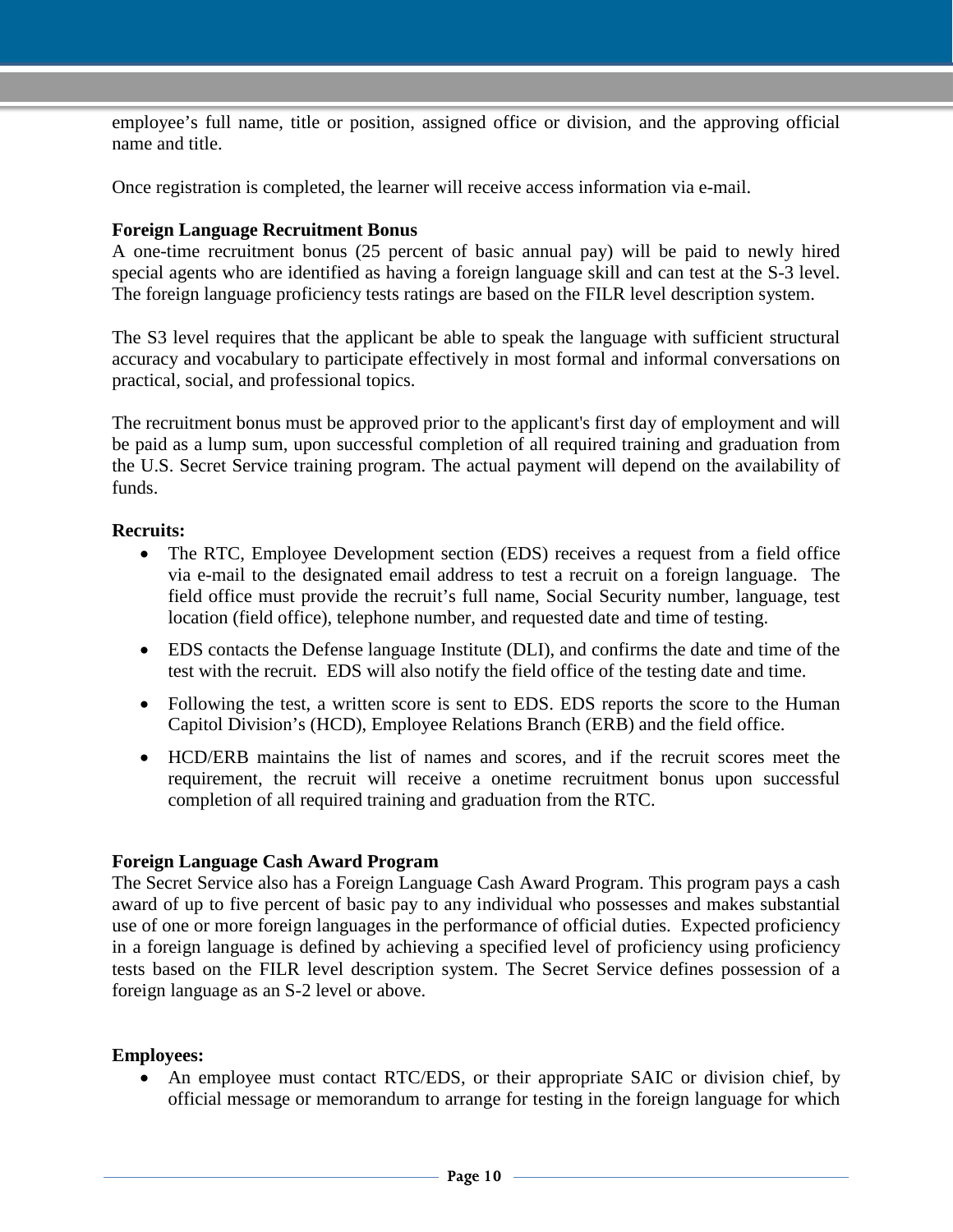they claim proficiency. The employee must provide their full name, social security number, language, test location (field office), telephone number, and requested date and time for testing.

- EDS contacts the DLI to request and confirm the date and time of testing for the employee. EDS will also confirm with the employee the date and time of the test.
- Following the test, a written score is sent to EDS. EDS reports the score to HCD/ERB, and the employee.
- HCD maintains the list of names and scores, and if the employee's score meets the requirement, then the employee will be placed in the Foreign Language Cash Award Program.
- Information about this program is available in recruiting literature, and on the Secret Service web site [\(http://www.secretservice.gov/opportunities\\_agent.shtml\)](http://www.secretservice.gov/opportunities_agent.shtml).

#### **Additional LEP Resources**

- The Secret Service RTC and the HCD, ERB maintains a list of USSS employees with assessed verbal foreign language proficiency that may be utilized by field components for impromptu communication with LEP individuals.
- The Secret Service has a language services contract for an array of technical and professional services including translation, interpretation, and transcription. This contract has provided the Secret Service with the capability to quickly provide support to field operations requiring language services to interview subjects or translate seized documents and electronic media.
- The Secret Service uses Foreign Service Nationals (FSN) to support our overseas offices. FSNs are employees of the Department of State. The Secret Service has a reimbursable agreement in place with the Department of State to cover the costs associated with the FSNs assigned to Secret Service offices.
- The Secret Service maintains a military interdepartmental purchase request with the Defense Language Institute (DLI) for the administration of oral foreign language proficiency exams.
- Formal requests for translation/interpretation are documented by Secret Service Head Quarters (HQ). Quality assurance is accomplished via informal feedback from the requestor.
- The Secret Service provides key documents in multiple languages:
	- o Counterfeit awareness documents are published in 33 languages.
- A number of public service documents have been translated into multiple languages and are typically distributed upon request as part of specific field component protocols.
- Specific requests for non-English literature are referred to the appropriate office. The Secret Service prioritizes translation of important documents, as needed.

#### **Associated Costs**

Associated costs are the cost of the use of professional language services and the cost for recruiting multi-language speakers.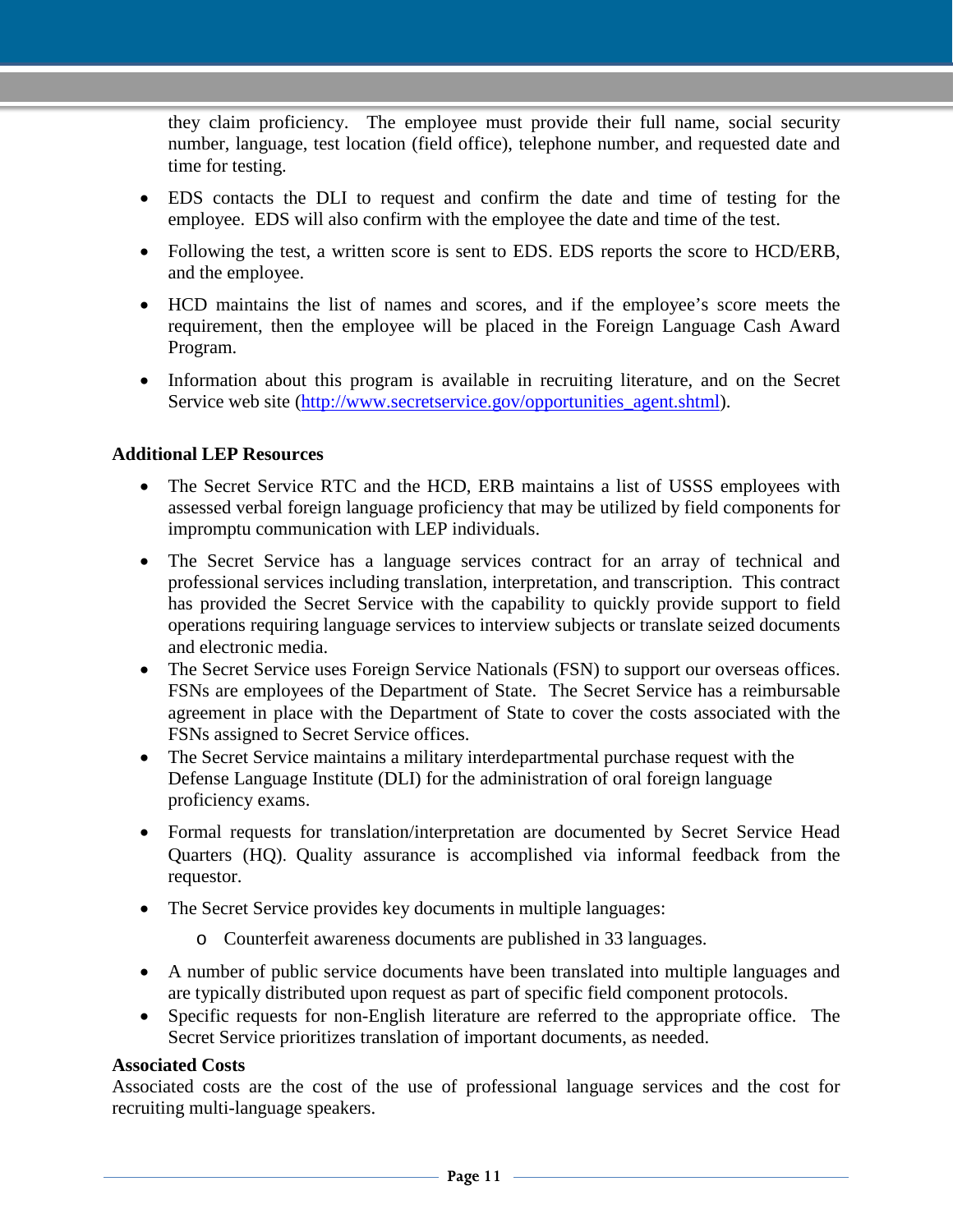#### **Quality Control Procedures**

ISD logs all requests for translations and in order to ensure that end users of ISD contracted language services are satisfied with designated vendor's services. Users need to contact ISD upon completion of the services rendered and provide feedback on their experience to the Language/Translation Services program manager.

# <span id="page-12-0"></span>**Tracking Foreign Language Proficient Employees**

Supervisors in the field offices, divisions, or the Office of Chief Counsel are responsible for certifying the total hours of foreign language usage reported and verifying the performance appraisal and oral proficiency rating information provided by the employee.

HCD/ERB is responsible for reviewing, processing, and paying awards. HCD/ERB should be contacted for information concerning awards.

# <span id="page-12-1"></span>**Procedures for Accessing Interpretation Services**

#### **Investigative Support Division (ISD)**

- **Field components making contact with person of Limited English Proficiency (LEP)**
	- o Field Components unable to recognize the LEP's spoken language should utilize the "I Speak" Language Identification materials in the field office to identify the LEP's spoken language.
	- o Once the LEP's language has been identified, offices should poll their staff for a staff member proficient in the LEP's language.
	- o If no one among the office staff has the requisite language skill, the following steps should be taken:
		- Field components without a staff member with the requisite language skill in house should query the "\*Foreign Language Proficiency Roster" maintained by the HCD/ERB and located on the U.S. Secret Service (USSS) Intranet BlackBerry homepage of USSS personnel to assess if there is a USSS employee who can speak the LEP's language. A telephonic interpretation can be conducted utilizing these employees.
		- Field components are reminded that local law enforcement may also be able to provide on-duty personnel for interpreter services.
		- Field components should also query their local regional intelligence centers. Many regional intelligence centers maintain lists of law enforcement officers with language skills.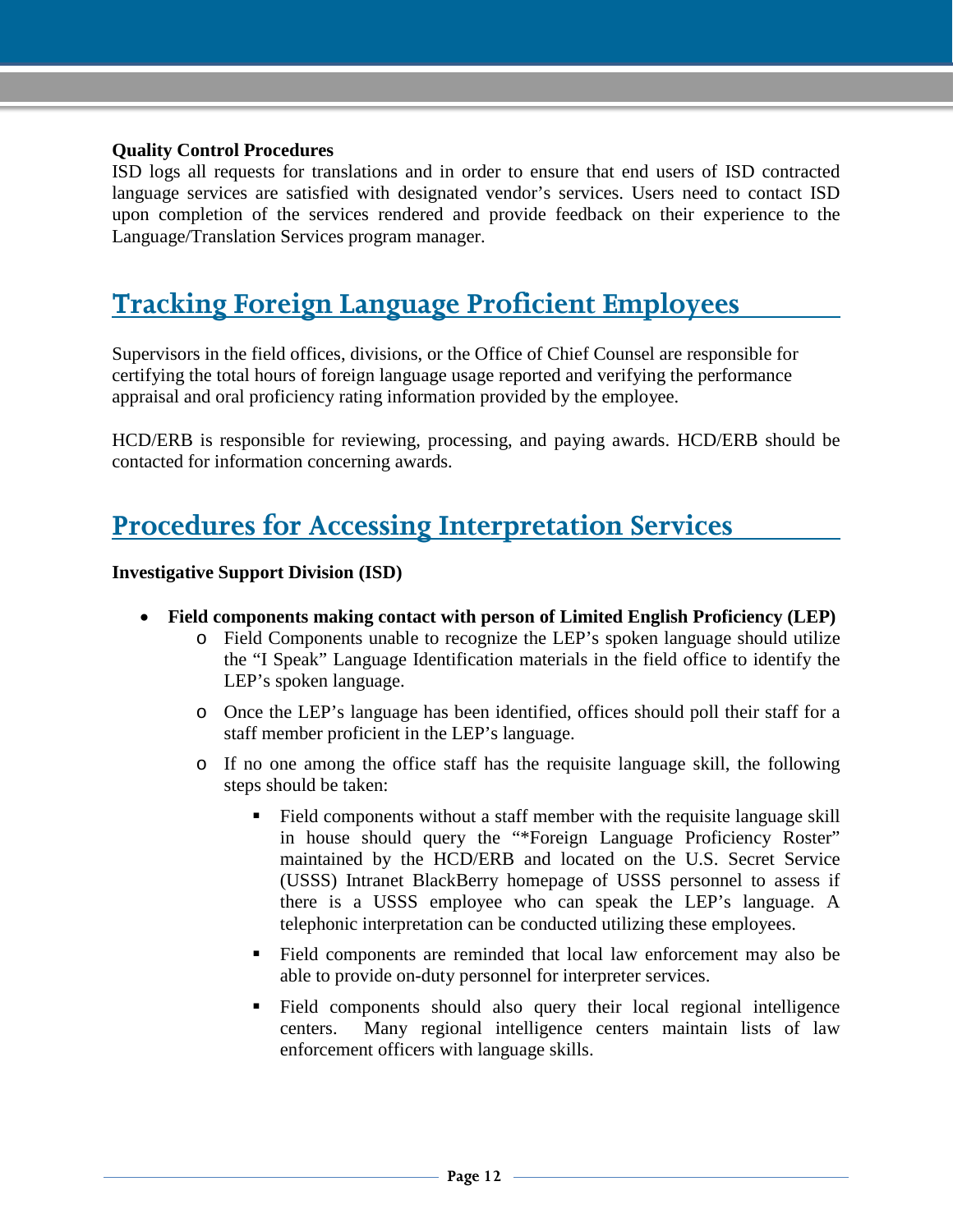- After utilizing the steps delineated in the above bullets, the agent or officer has not obtained an interpreter, the use of a language service should be considered.
- The agent/officer should contact their first line supervisor and request authorization to utilize a language service.
- If exigent circumstances do not exist, and if practical, the supervisor should respond to the agent/officer's location.
- If exigent circumstances exist, the supervisor may authorize the agent/officer the use of a language service.
- A cellular phone or land line with speaker phone capability should be utilized so the LEP, translator and agent/officer can communicate.
- Upon calling the language service, the agent or officer will provide the language service operator with their name, the agency name and language required.
- In other than exigent circumstances, field components should only use family, friends, or bystanders for interpreting in very informal nonconfrontational contexts, and only to obtain basic information at the request of the LEP. Barring exigent circumstances, personnel should not use minor children to provide interpreter services. In the event circumstances require the use of a minor, the minor will only be used until appropriate language services are accessed.

#### **Language Interpretation and Translation Services:**

 ISD coordinates a language services program which provides assistance to investigators for translation and interpretation of foreign languages. These services include translation/transcription of audio recordings and written documents, and interpretation services for interviews of non-English speaking individuals. To request language

Services, requestors should first contact the ISD Duty Desk and provide the following information:

- Case agent's name, office, and contact number, and field office supervisor approving the request.
- The investigative case number, if available.
- A summary of the translation needs language, document, audio, immediate or scheduled, how many subjects to be interviewed, location, etc.
- The anticipated length of need for this service.
- Within five business days of the request for language services, an official message documenting the request must be submitted to SAIC-ISD.

#### **Language Access Plan Procedures/Protocols (Uniformed Division):**

• All members will be issued an "I Speak" Language Identification Guide. These guides will be distributed through the Branch Store room facilities. A master roster of personnel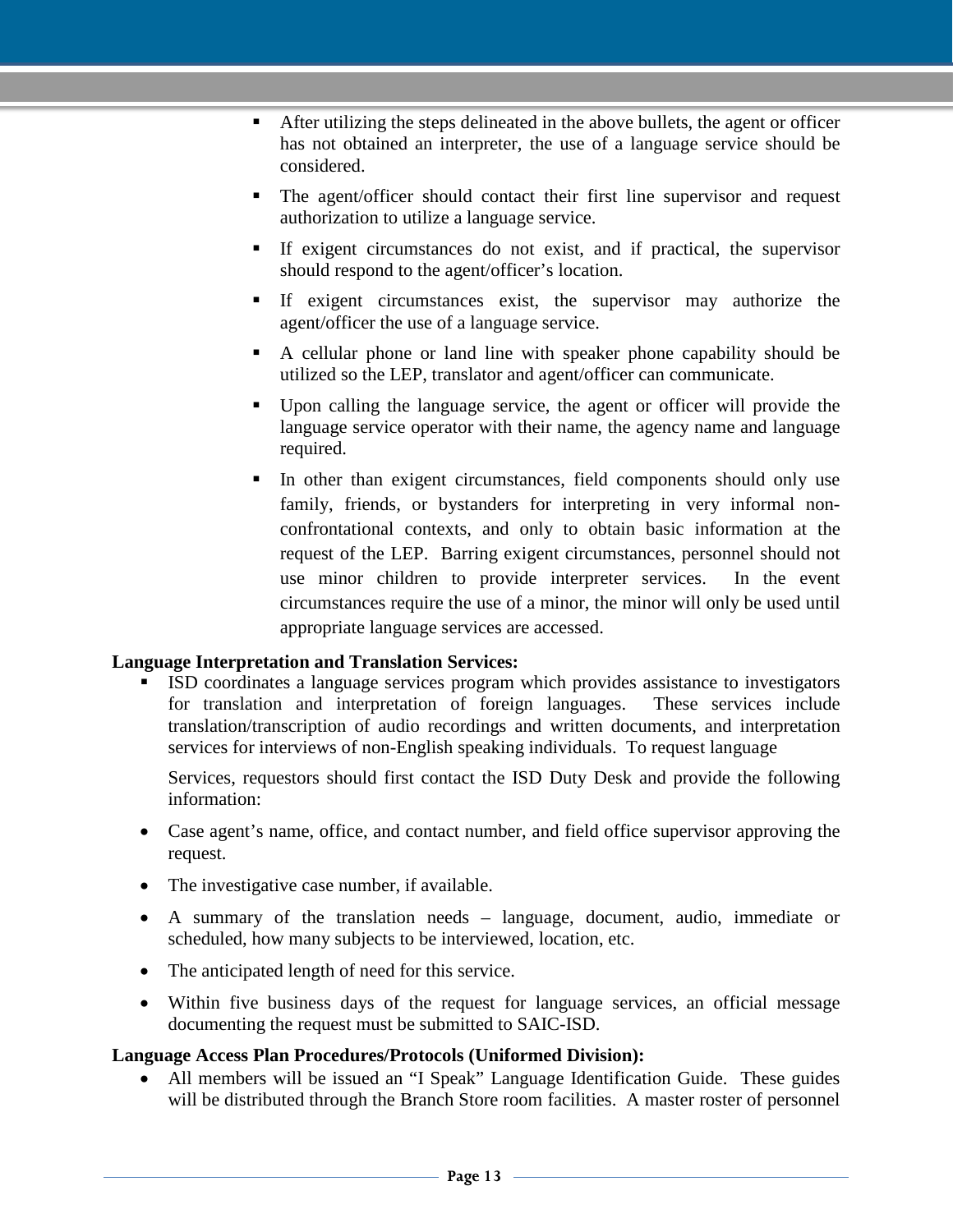will be maintained and, as each employee receives their guide, they will initial off confirming receipt.

- Roll call training sessions will be conducted regarding the Language Identification Guide and how to best handle a Limited English Proficient individual. This will be in coordination with RES/ISD/EEO/OPO and Office of Chief Counsel. Members will also be educated on the protocols of requesting translators.
- If the Secret Service expands the Language Program, additional trainings, etc. will be conducted for both officers and officials on the use of this new program and how to gain access to it.
- Posters from DHS on the "I Speak" and LEP programs will be posted in roll call rooms to further reinforce the information to personnel.
- When the "language service" is utilized, an SSF 2032 (Incident Report) will be completed on the encounter to document the service utilized.
- Hard copies of the Secret Service Foreign Language Proficiency Personnel Roster will be provided to the UND Branches semi-annually so that interpreters can be quickly located. A list will also be acquired from HCD/ERB for dissemination. The protocol established by ISD for acquiring and utilizing the Foreign Language Proficiency Personnel will be followed.

### <span id="page-14-0"></span>**Resources**

- Executive Order 13166:<http://www.gpo.gov/fdsys/pkg/FR-2000-08-16/pdf/00-20938.pdf>
- DHS Language Access Plan
- DHS Guidance to Federal Financial Assistance Recipients Regarding Title VI Prohibition Against National Origin Discrimination Affecting Limited English Proficient Persons (DHS Recipient Guidance) [LINK]
- CRCL, Training [LINK] (Power Point) on *Language Access Responsibilities, Overview for DHS Employees*. Other training resources from CRCL forthcoming
- CRCL "I Speak" Materials. CRCL has developed a set of three tools for use by DHS personnel, recipients, and partners who work directly with the public and may need to identify the language of the person with whom they are interacting. These include: the "I Speak" Poster, Pocket Guide, and Job Aid. Upon request, the CRCL Institute will provide customized, digital versions of these tools. All three of the "I Speak" tools include more than 85 languages.
- CRCL: "How To Access Demographic Data Regarding a Geographic Region's Population"
- CRCL: "How to Provide Language Services During Encounters with LEP Persons"
- Federal Interagency Working Group on Limited English Proficiency: [www.lep.gov](http://www.lep.gov/) contains resources, tools, technical assistance, and updated information on language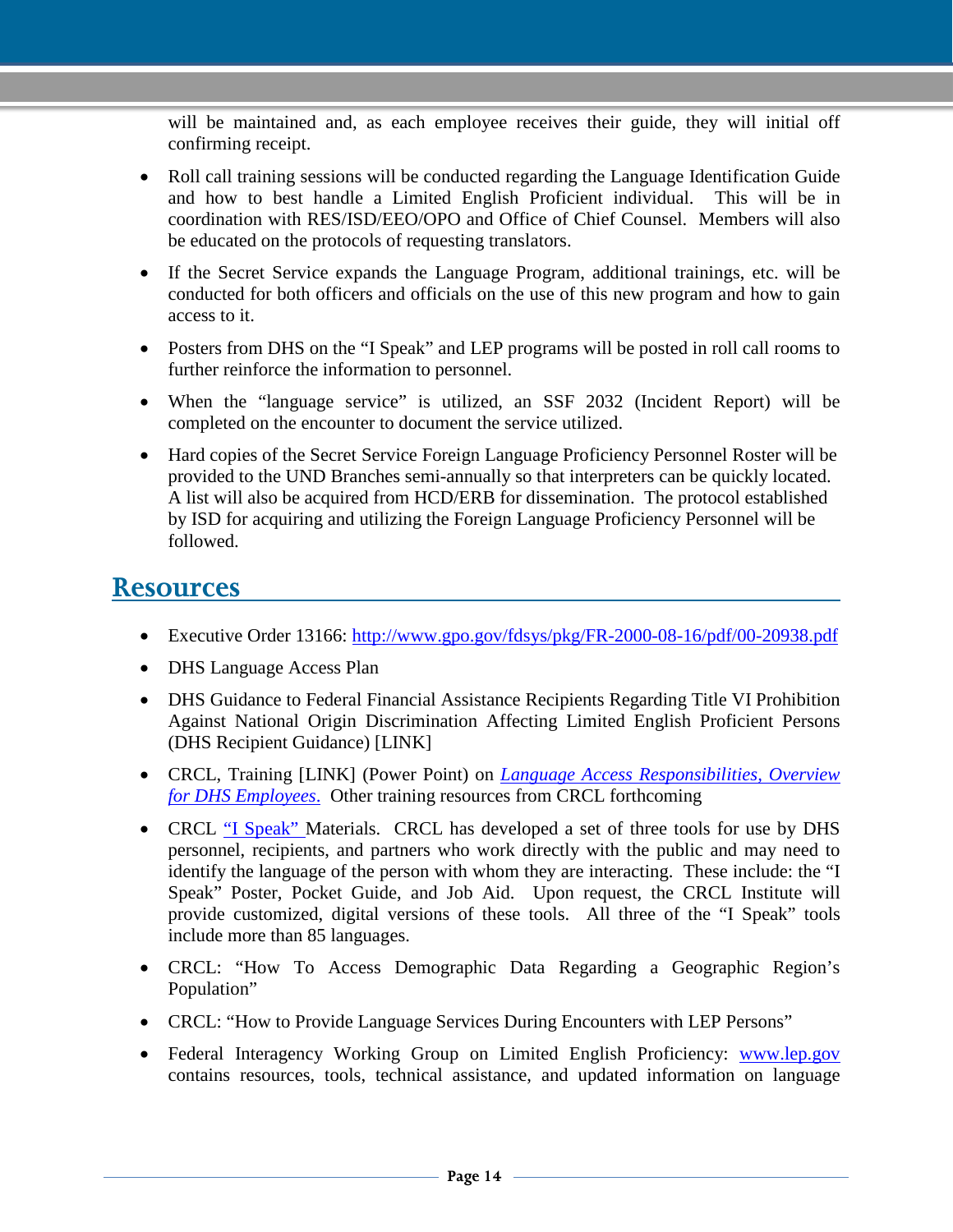access activities for agencies of the Federal Government, recipients, and other entities that support language access.

• U.S. Department of Justice, Civil Rights Division, Federal Coordination and Compliance Section *[Language Access Assessment and Planning Tool for Federally Conducted and](http://www.lep.gov/resources/2011_Language_Access_Assessment_and_Planning_Tool.pdf)  [Federally Assisted Programs](http://www.lep.gov/resources/2011_Language_Access_Assessment_and_Planning_Tool.pdf)*, May 2011, available at [www.lep.gov/resources/2011\\_Language Access\\_CAQ\\_TA\\_Guidance.pdf,](http://www.lep.gov/resources/2011_Language%20Access_CAQ_TA_Guidance.pdf) contains helpful guidance Components may wish to review in creating the Language Access Plans.

# <span id="page-15-0"></span>**Outreach to LEP Communities**

Due to the nature of the Secret Service mission, Secret Service buildings and offices are not open to the general public. However, when it is feasible, "I Speak" posters and other resources created by DHS to inform persons with LEP will be displayed. In addition, a link to the DHS webpage identifying various resources will be made available on the Secret Service external web site. The Office of Government and Public Affairs (GPA) and the Information Management Resources Division will maintain and update the Secret Service internal and external website with current Secret Service LEP information.

# <span id="page-15-1"></span>**Training**

To ensure the agency LEP policy is followed, the Secret Service will disseminate the LEP policy to all employees likely to have contact with LEP persons, and periodically will train these employees. Effective training ensures that employees are knowledgeable and aware of LEP policies and procedures; are trained to work effectively with in-person and telephone interpreters; and understand the dynamics of interpretation among applicants, agency personnel, and interpreters. This training will be made part of the orientation for new employees, specifically, special agents, Uniformed Division officers and special officers. In addition, all employees in applicant contact positions will be properly trained.

# <span id="page-15-2"></span>**Notice to the Public**

The Secret Service posts various items on its website. GPA will continue to assess and establish what, if any, further steps need to be taken to communicate with the general public LEP populations.

# <span id="page-15-3"></span>**Monitoring and Evaluation**

The Secret Service Language Access Working Group will monitor and periodically evaluate the Secret Service Language Access Plan, and related policies and procedures at a minimum every two years. In addition, the Working Group will gather information to monitor performance, quality assurance, and internal review processes.

# <span id="page-15-4"></span>**Contact Information**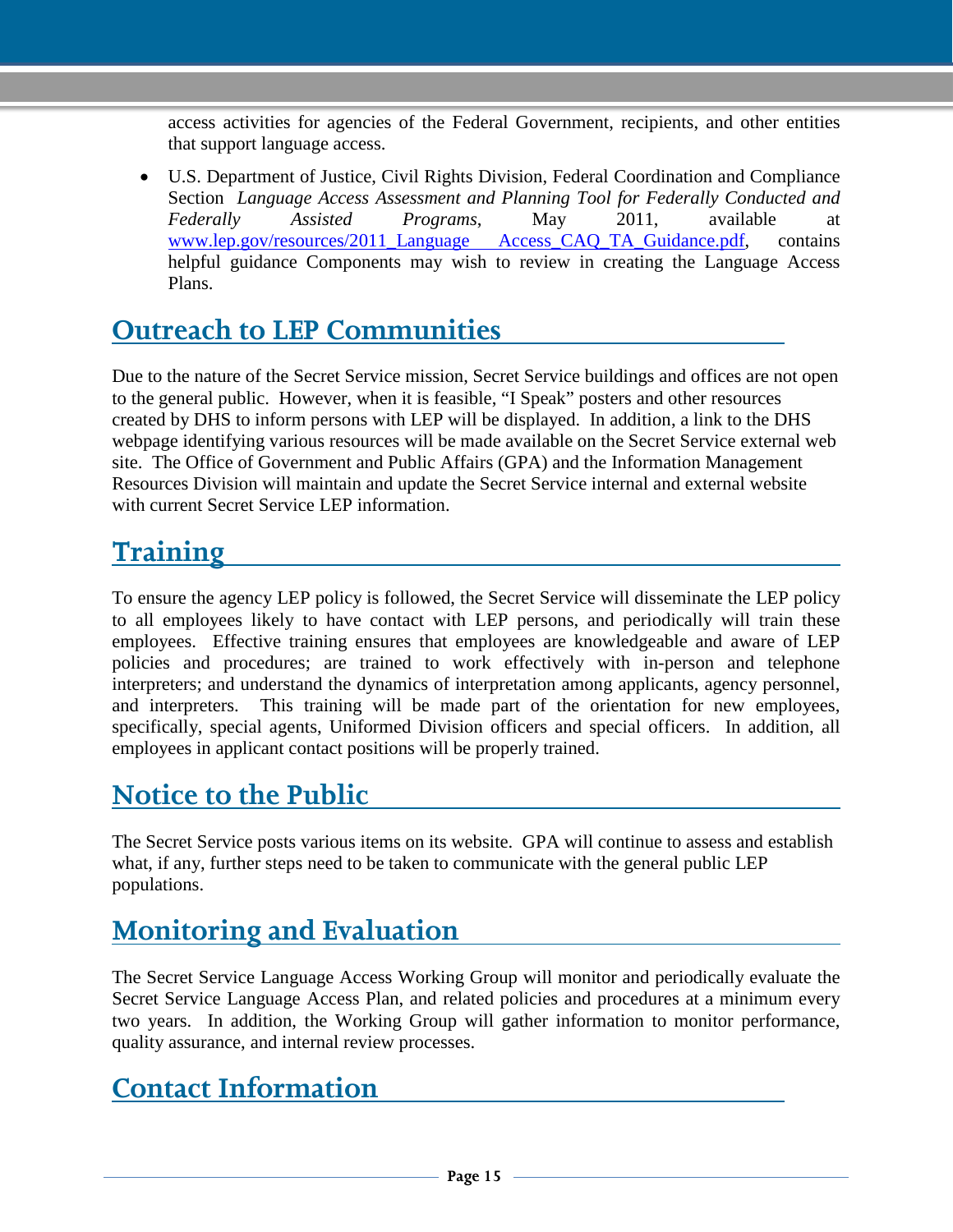Information about filing a complaint regarding language access can be found in the DHS Language Access Plan, found at [www.dhs.gov/crcl-lep.](http://www.dhs.gov/crcl-lep) For more information about language services and related activities in the Secret Service, members of the public may contact the Equal Employment Opportunity Program at (202)406-5540, (202) 406-9805 (TTY), or via e-mail at [equal.opportunity@usss.dhs.gov](mailto:equal.opportunity@usss.dhs.gov) .